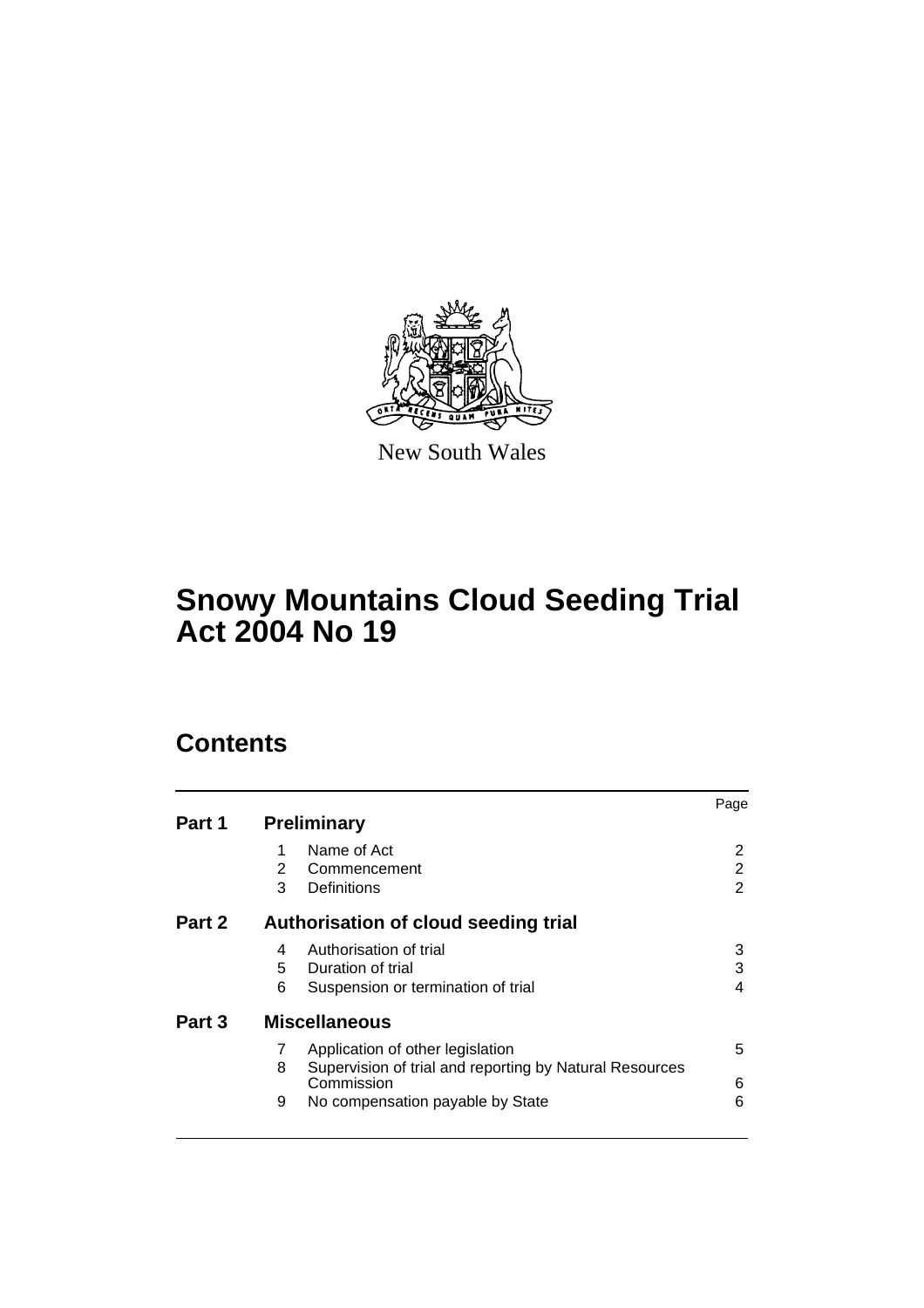## Snowy Mountains Cloud Seeding Trial Act 2004 No 19

**Contents** 

|    |                               | Page |
|----|-------------------------------|------|
| 10 | Act to bind Crown             |      |
| 11 | Regulations                   |      |
|    |                               |      |
|    | <b>Schedule 1 Target area</b> |      |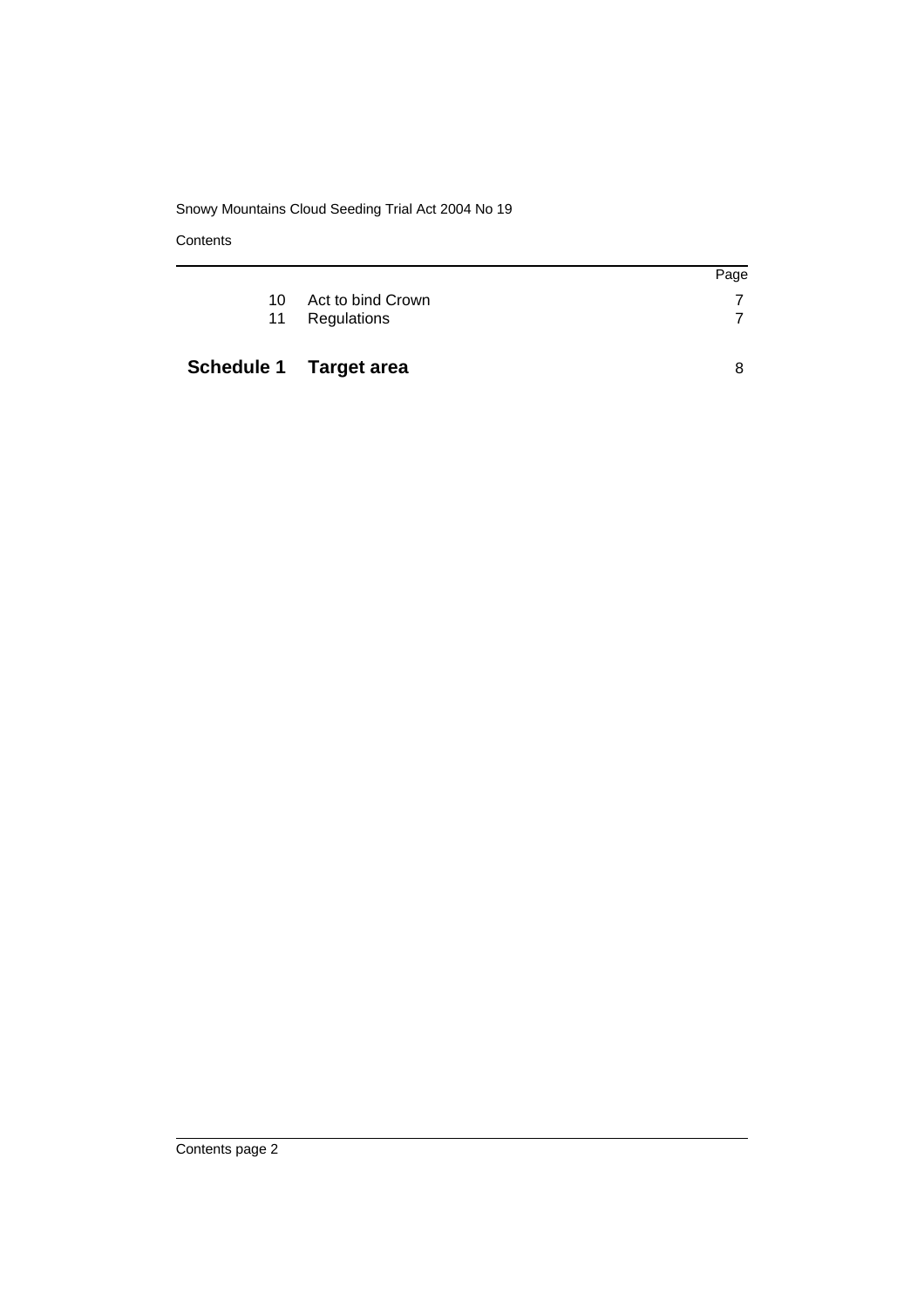

New South Wales

# **Snowy Mountains Cloud Seeding Trial Act 2004 No 19**

Act No 19, 2004

An Act to facilitate a trial cloud seeding research project in the Snowy Mountains area; and for related purposes. [Assented to 5 April 2004]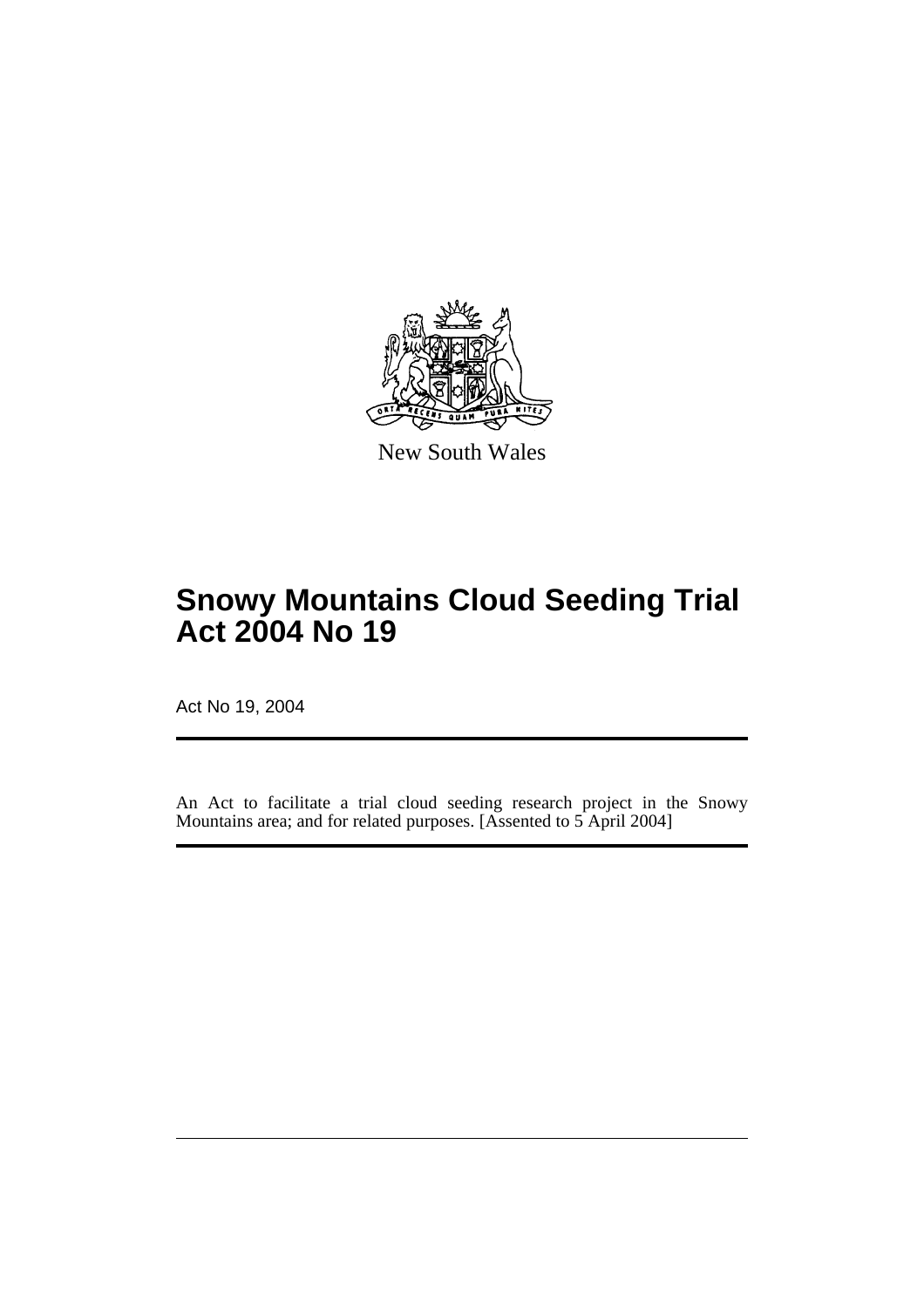Section 1 Snowy Mountains Cloud Seeding Trial Act 2004 No 19

Part 1 Preliminary

### **The Legislature of New South Wales enacts:**

# **Part 1 Preliminary**

## **1 Name of Act**

This Act is the *Snowy Mountains Cloud Seeding Trial Act 2004*.

### **2 Commencement**

This Act commences on a day or days to be appointed by proclamation.

### **3 Definitions**

In this Act:

*authorised cloud seeding operations* means the operations authorised to be carried out by section 4 during the period referred to in section 5.

*function* includes power, authority or duty.

*Natural Resources Commission* means the Natural Resources Commission established under Part 2 of the *Natural Resources Commission Act 2003*.

#### *public land* means:

- (a) national park estate within the meaning of the *National Park Estate (Southern Region Reservations) Act 2000*, and
- (b) community land within the meaning of the *Local Government Act 1993*.

### *relevant Ministers* means:

- (a) the Minister administering the *Environmental Planning and Assessment Act 1979*, and
- (b) the Minister administering Part 4 of the *National Parks and Wildlife Act 1974*.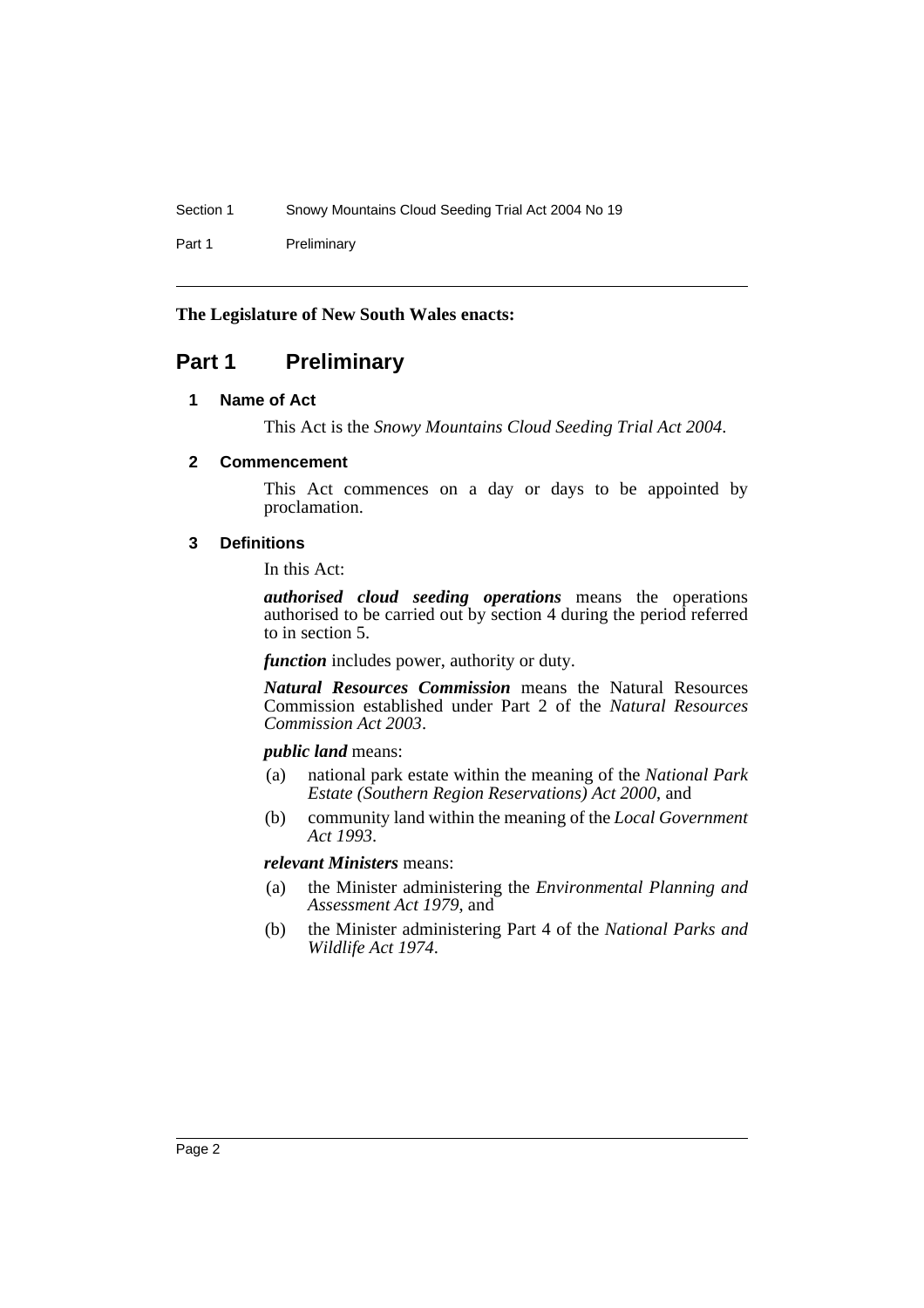Snowy Mountains Cloud Seeding Trial Act 2004 No 19 Section 4

Authorisation of cloud seeding trial **Part 2** Part 2

# **Part 2 Authorisation of cloud seeding trial**

#### **4 Authorisation of trial**

- (1) Cloud seeding operations designed to increase precipitation by the discharge of a seeding agent into passing clouds (being operations that comply with the following requirements) are, by this Act, authorised to be carried out by or on behalf of Snowy Hydro Limited:
	- (a) The area primarily targeted for the increased precipitation is land that is shown on the map in Schedule  $\hat{1}$  as the "target" area" (even though increased precipitation may fall outside that area).
	- (b) Land based operations may be carried out within or outside the target area, but the seeding agent is not to be discharged from within the Jagungal Wilderness Area.
	- (c) The discharge of the seeding agent is carried out at a time when increased precipitation in the target area is likely to fall as snow.
	- (d) The seeding agent consists of silver iodide only. Indium sesquioxide may also be discharged as a control tracer.
	- (e) The seeding agent and tracer are discharged only by land based aerosol generators.
	- (f) The cloud seeding operations and their effect are monitored.
- (2) The cloud seeding operations authorised by this Act include:
	- (a) entering onto public land to carry out the cloud seeding operations, and
	- (b) installing and maintaining facilities, and carrying out works, on public or other land that are required to carry out cloud seeding operations, and
	- (c) any operations that are ancillary or incidental to the operations referred to in this section.

#### **5 Duration of trial**

The authorisation of cloud seeding operations by this Act has effect for the period of 6 years, unless sooner terminated under section 6. The authorisation does not have effect during any period of suspension under section 6, but the period of the trial is not extended by any such period of suspension.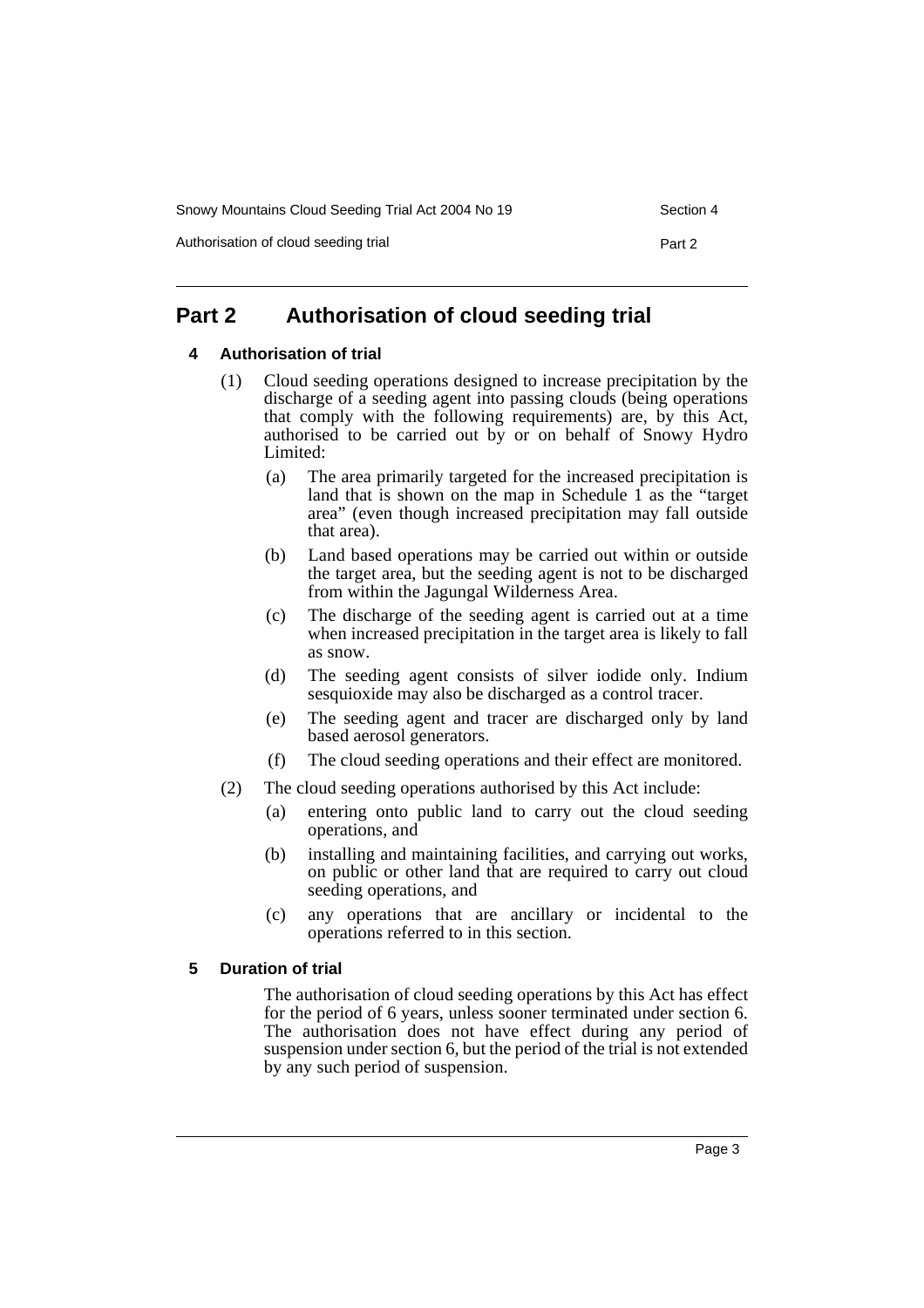Part 2 **Authorisation of cloud seeding trial** 

#### **6 Suspension or termination of trial**

- (1) The authorisation of cloud seeding operations by this Act may be suspended or terminated on a ground specified in subsection (2) by an order jointly made by the relevant Ministers and served on Snowy Hydro Limited.
- (2) The authorisation may be suspended or terminated if the relevant Ministers are satisfied that:
	- (a) the cloud seeding operations are having or will have a significant adverse environmental impact, or
	- (b) Snowy Hydro Limited has not complied with any requirements with respect to the cloud seeding operations that have been imposed by the relevant Ministers to minimise any such environmental impact (such as a requirement that Snowy Hydro Limited prepare and implement an environment management plan), or
	- (c) Snowy Hydro Limited has not provided the relevant Ministers with information about the cloud seeding operations that has been requested by the relevant Ministers to assess the environmental impact of the operations.
- (3) A suspension or termination under this section may extend to all or any of the cloud seeding operations authorised by this Act.
- (4) The relevant Ministers are to consult Snowy Hydro Limited and the Natural Resources Commission about any proposed suspension or termination under this section.
- (5) A requirement may be imposed and information may be requested under this section by an order jointly made by the relevant Ministers and served on Snowy Hydro Limited.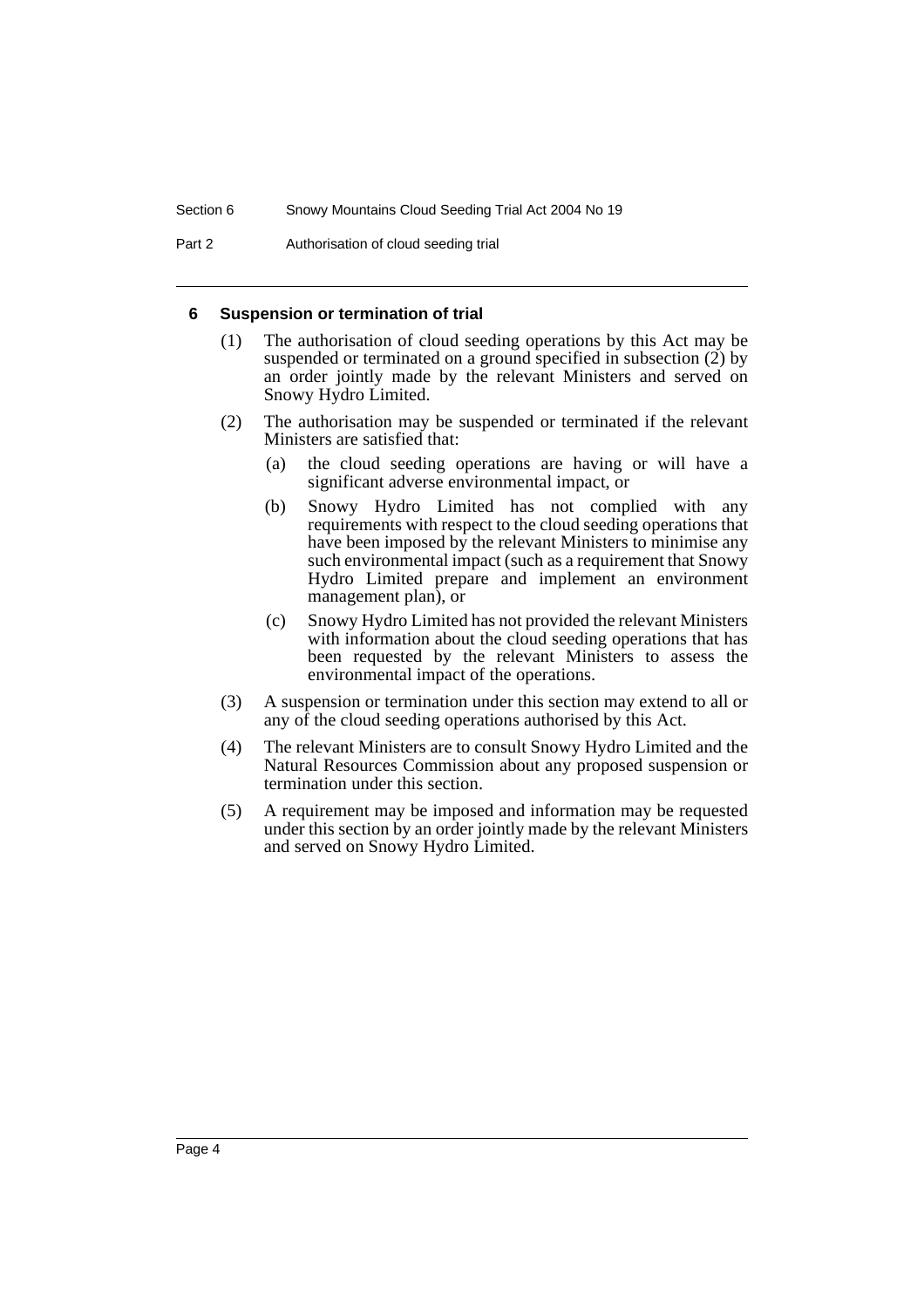Snowy Mountains Cloud Seeding Trial Act 2004 No 19 Section 7

Miscellaneous **Part 3** 

## **Part 3 Miscellaneous**

#### **7 Application of other legislation**

- (1) Authorised cloud seeding operations may be carried out despite any other Act or law.
- (2) The *Environmental Planning and Assessment Act 1979* does not apply to authorised cloud seeding operations. Accordingly:
	- (a) development consent under Part 4 of that Act is not required for those operations, and
	- (b) Part 5 of that Act does not apply in respect of those operations, and
	- (c) those operations cannot be prohibited or restricted by an environmental planning instrument (whether made before or after the commencement of this section) under that Act.
- (3) The carrying out of authorised cloud seeding operations is taken to be consistent with the principles for the management of any reserved land under the *National Parks and Wildlife Act 1974* on which the operations are carried out and with any plan of management under that Act that relates to any such land.
- (4) For the purposes of any defence or exception under the *National Parks and Wildlife Act 1974*, the carrying out of cloud seeding operations authorised by this Act is taken to be the carrying out of development authorised by a development consent under the *Environmental Planning and Assessment Act 1979*.
- (5) An environment protection licence under the *Protection of the Environment Operations Act 1997* is not required for the carrying out of authorised cloud seeding operations.
- (6) The following orders or notices cannot be made or given so as to prevent or interfere with the carrying out of authorised cloud seeding operations:
	- (a) an interim protection order (within the meaning of the *National Parks and Wildlife Act 1974* or the *Threatened Species Conservation Act 1995*),
	- (b) an order under Division 1 (Stop work orders) of Part 6A of the *National Parks and Wildlife Act 1974*, Division 1 (Stop work orders) of Part 7 of the *Threatened Species Conservation Act 1995* or Division 7 (Stop work orders) of Part 7A of the *Fisheries Management Act 1994*,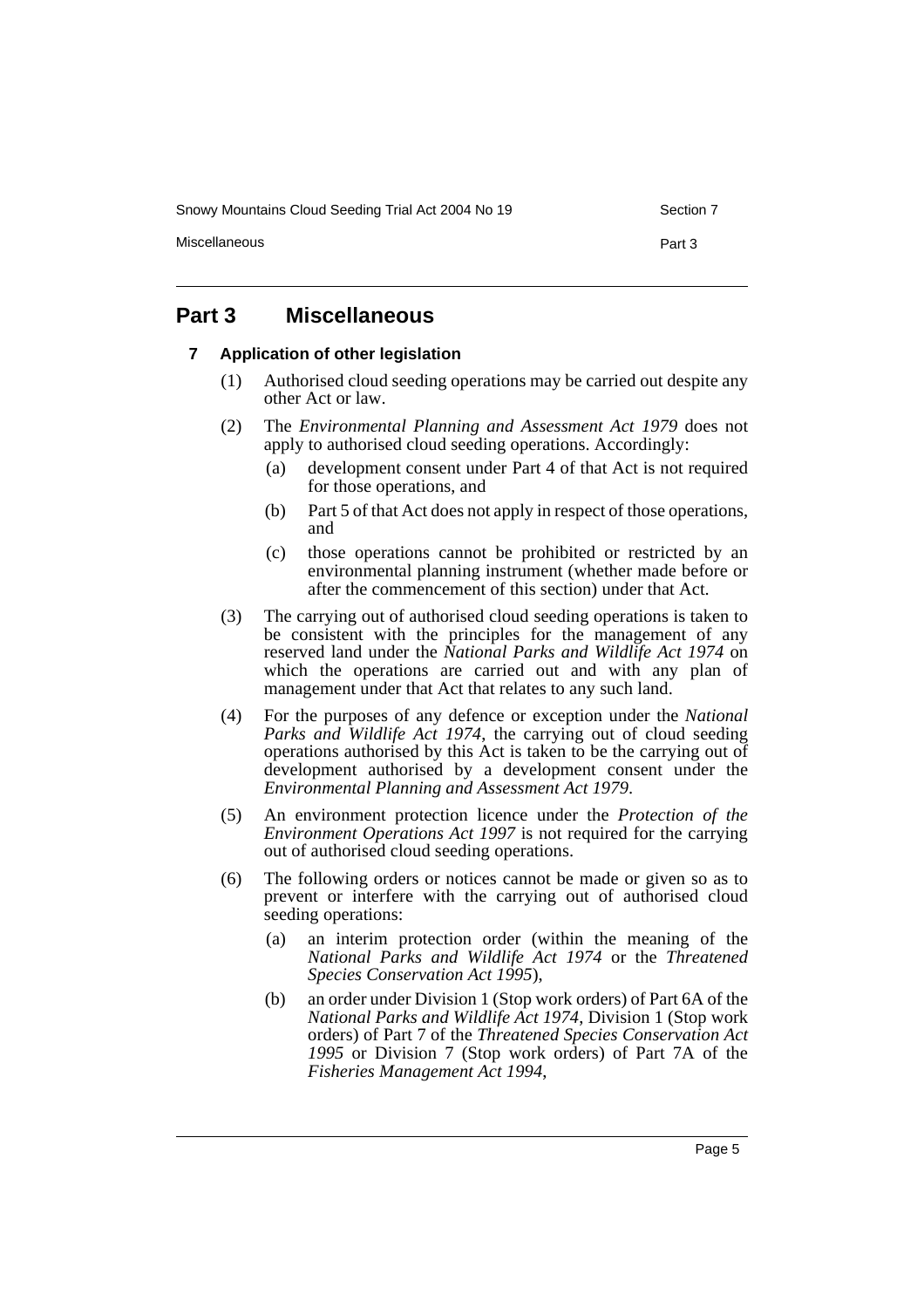Part 3 Miscellaneous

- (c) an environment protection notice under Chapter 4 of the *Protection of the Environment Operations Act 1997*,
- (d) an order under section 124 of the *Local Government Act 1993*.
- (7) The provisions of subsections (2)–(6) do not affect the generality of subsection (1).
- (8) Authorised cloud seeding operations do not constitute or give rise to an existing use or other lawful use for the purposes of Division 10 of Part 4 of the *Environmental Planning and Assessment Act 1979*.

#### **8 Supervision of trial and reporting by Natural Resources Commission**

- (1) The Natural Resources Commission is to supervise authorised cloud seeding operations and report on the environmental impact of those operations to the relevant Ministers.
- (2) Reports under this section are to be made at such times as the relevant Ministers direct or the Natural Resources Commission thinks fit.
- (3) A copy of each report under this section is to be provided to Snowy Hydro Limited at the same time as it is provided to the relevant Ministers.
- (4) Each report of the Natural Resources Commission is to be made public within a reasonable time after it is provided to the relevant Ministers.
- (5) For the purposes of the exercise of the functions of the Natural Resources Commission under this Act, Snowy Hydro Limited is taken to be a government agency (within the meaning of the *Natural Resources Commission Act 2003*).

#### **9 No compensation payable by State**

- (1) Compensation is not payable by or on behalf of the Crown arising directly or indirectly from any of the following:
	- (a) the enactment of this Act,
	- (b) the carrying out of authorised cloud seeding operations,
	- (c) the exercise by any person of a function under this Act or a failure to exercise any such function.
- (2) In this section:

*compensation* includes damages or any other form of monetary compensation.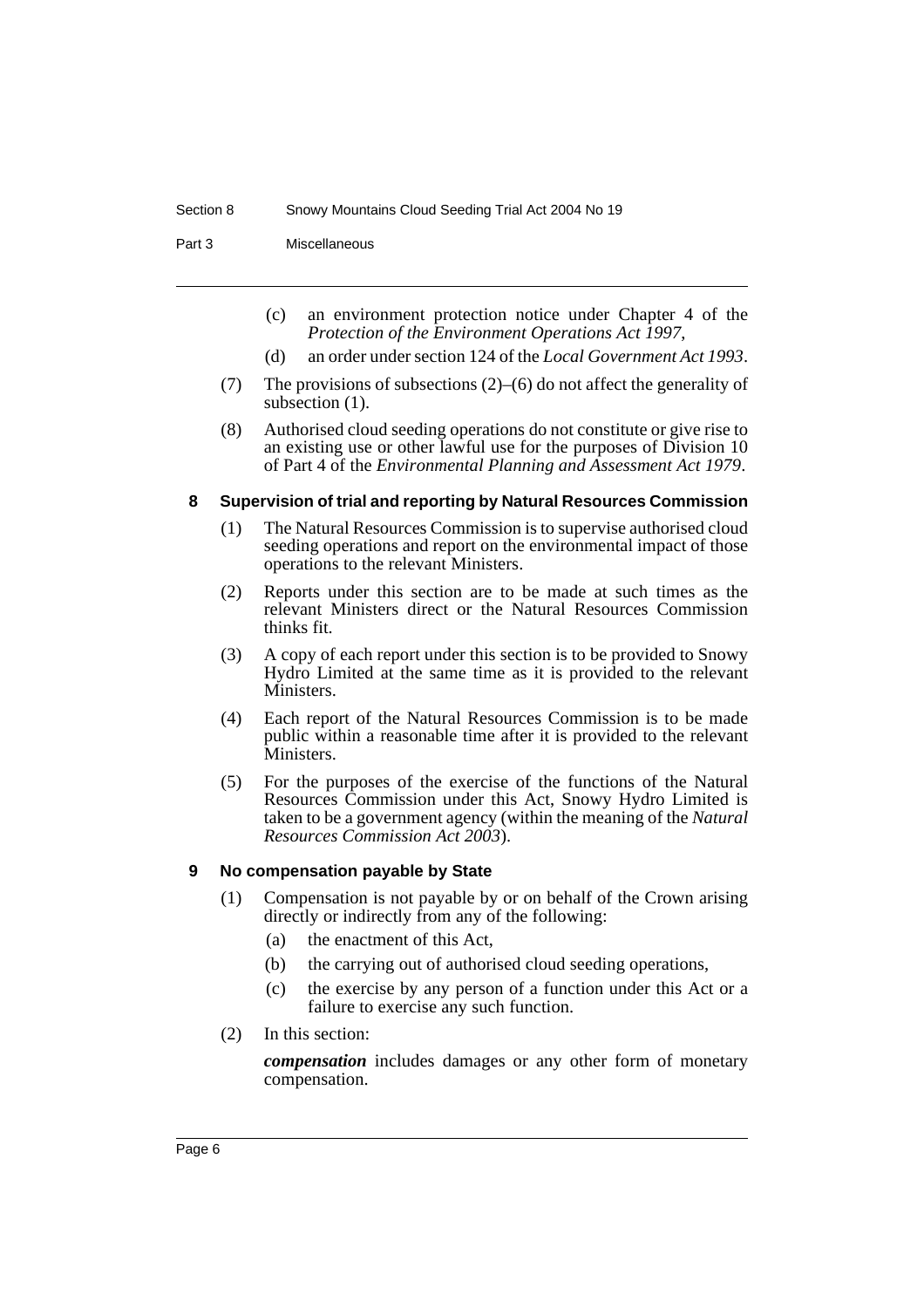| Snowy Mountains Cloud Seeding Trial Act 2004 No 19 | Section 10 |
|----------------------------------------------------|------------|
| Miscellaneous                                      | Part 3     |
|                                                    |            |

*the Crown* means the Crown within the meaning of the *Crown Proceedings Act 1988*, and includes an officer, employee or agent of the Crown, but does not include Snowy Hydro Limited.

#### **10 Act to bind Crown**

This Act binds the Crown in right of New South Wales and, in so far as the legislative power of the Parliament of New South Wales permits, the Crown in all its other capacities.

#### **11 Regulations**

The Governor may make regulations, not inconsistent with this Act, for or with respect to any matter that by this Act is required or permitted to be prescribed or that is necessary or convenient to be prescribed for carrying out or giving effect to this Act.